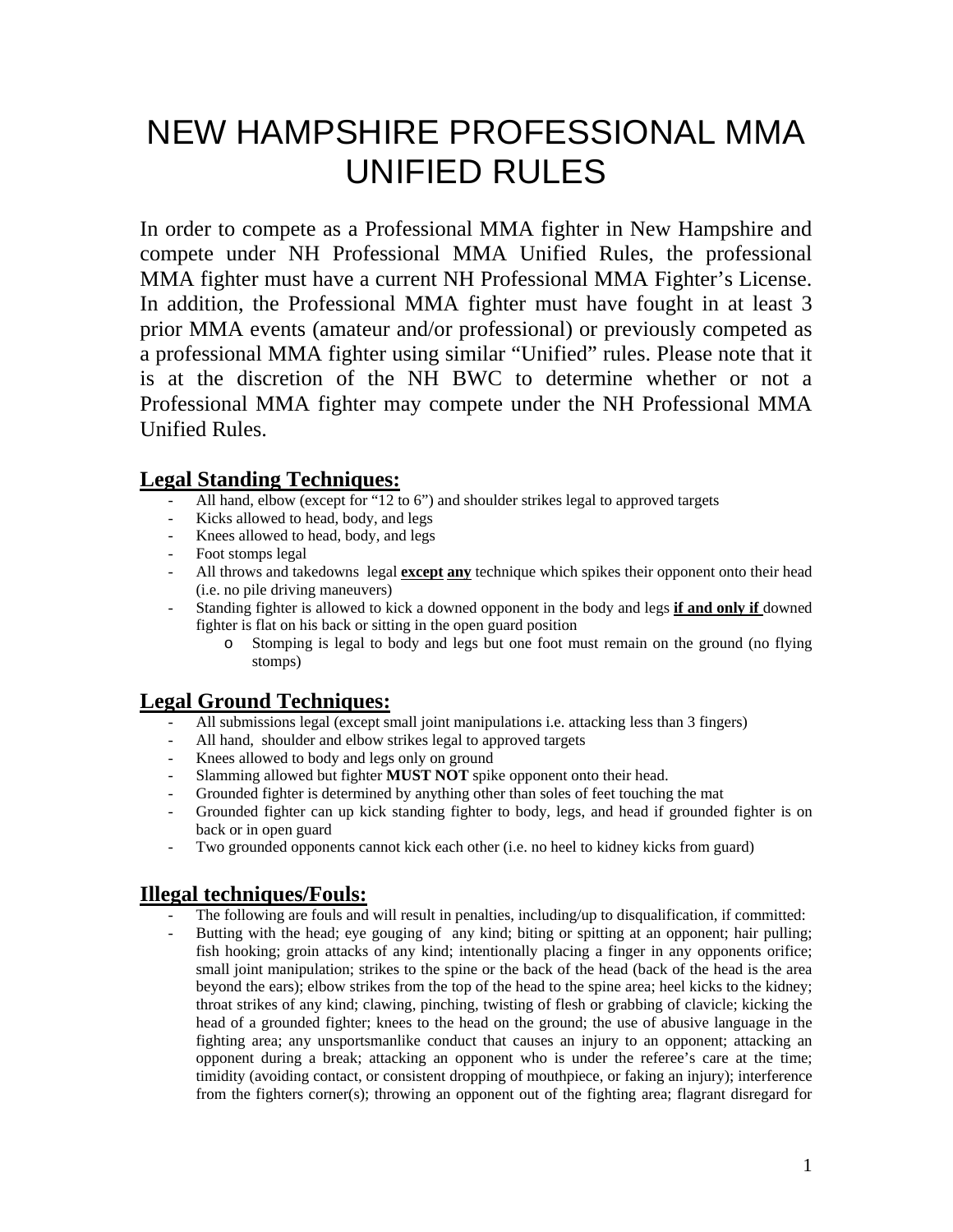the referee's instructions; spiking an opponent to the canvas on their head; using bodily fluids as an offensive weapon;

- Grabbing the ropes or the fence
- Not adhering to referee's commands
- Inserting fingers into **ANY** orifice such as cuts, mouth, shorts, gloves, etc.
- Grabbing opponents shorts or gloves
- At the referee's discretion, the referee shall issue a **single warning** for the above infractions.
- After the **initial single warning**, if the prohibited conduct persists, a penalty will be issued. The penalty will result in a deduction of one (1) point. The point will be deducted by the official scorekeeper from the offending fighter's score
- If the infraction occurs again, a disqualification will be issued.
- The referee is the sole arbitrator and the only one who can assess a foul. If the referee does not call the foul, the judges shall not make that assessment on their own and cannot factor such into their scoring
- **THE REFEREE MAY TERMINATE A BOUT BASED ON THE SEVERITY OF A FOUL. FOR SUCH A FLAGRANT FOUL, A FIGHTER SHALL LOSE BY DISQUALIFICATION**

### **Blood/Foul Blow Rules:**

#### **Bleeding:**

- If referee stops fight due to excessive bleeding or blood interfering with fighter safety (i.e. draining into fighter or opponents eyes or opponent's mouth or nose), time will stop, doctor will determine if fight can continue and, if so, fight continues.
- **Bleeding fighter must keep his/her blood from draining into opponents eyes, nose, mouth**
- If fighter cannot continue and bleeding was caused by a legal blow, a TKO is issued
- If fighter cannot continue and bleeding was caused by an **unintentional** (as deemed by the referee) foul blow, then:
	- o the bout shall result in a **no contest** if stopped *before* two (2) rounds have been completed in a three (3) round bout or if stopped *before* three (3) rounds have been completed in a five (5) round bout.
	- o If stopped *after* two (2) rounds have been completed in a three (3) round bout, or *after* three (3) rounds have been completed in a five (5) round bout, the bout shall result in a technical decision awarded to the fighter who is ahead on the score cards at the time the bout is stopped.
- If fighter cannot continue and bleeding was caused by an *intentional* illegal blow or technique (as deemed by the referee), the fighter throwing the illegal blow or technique is **disqualified**, and the fighter receiving the blow **wins via disqualification (DQ)**

#### **Fouls:**

- If an injury sustained during competition as a result of an **intentional** foul is severe enough to terminate a bout, the contestant causing the injury **loses by DQ**
- If an **unintentional** foul blow is thrown and the referee sees it, the fighter receiving blow may get up to 5 minutes to regain composure (referee discretion).
- If the injured fighter is unable to continue, the bout shall result in a no contest if stopped *before* two (2) rounds have been completed in a three (3) round bout or if stopped *before* three (3) rounds have been completed in a five (5) round bout.
- If stopped *after* two (2) rounds have been completed in a three (3) round bout, or *after* three (3) rounds have been completed in a five (5) round bout, the bout shall result in a technical decision awarded to the fighter who is ahead on the score cards at the time the bout is stopped.
- There will be no scoring of an incomplete round. However, if the referee penalizes either contestant, then the appropriate points shall be deducted when the scorekeeper calculates the final score.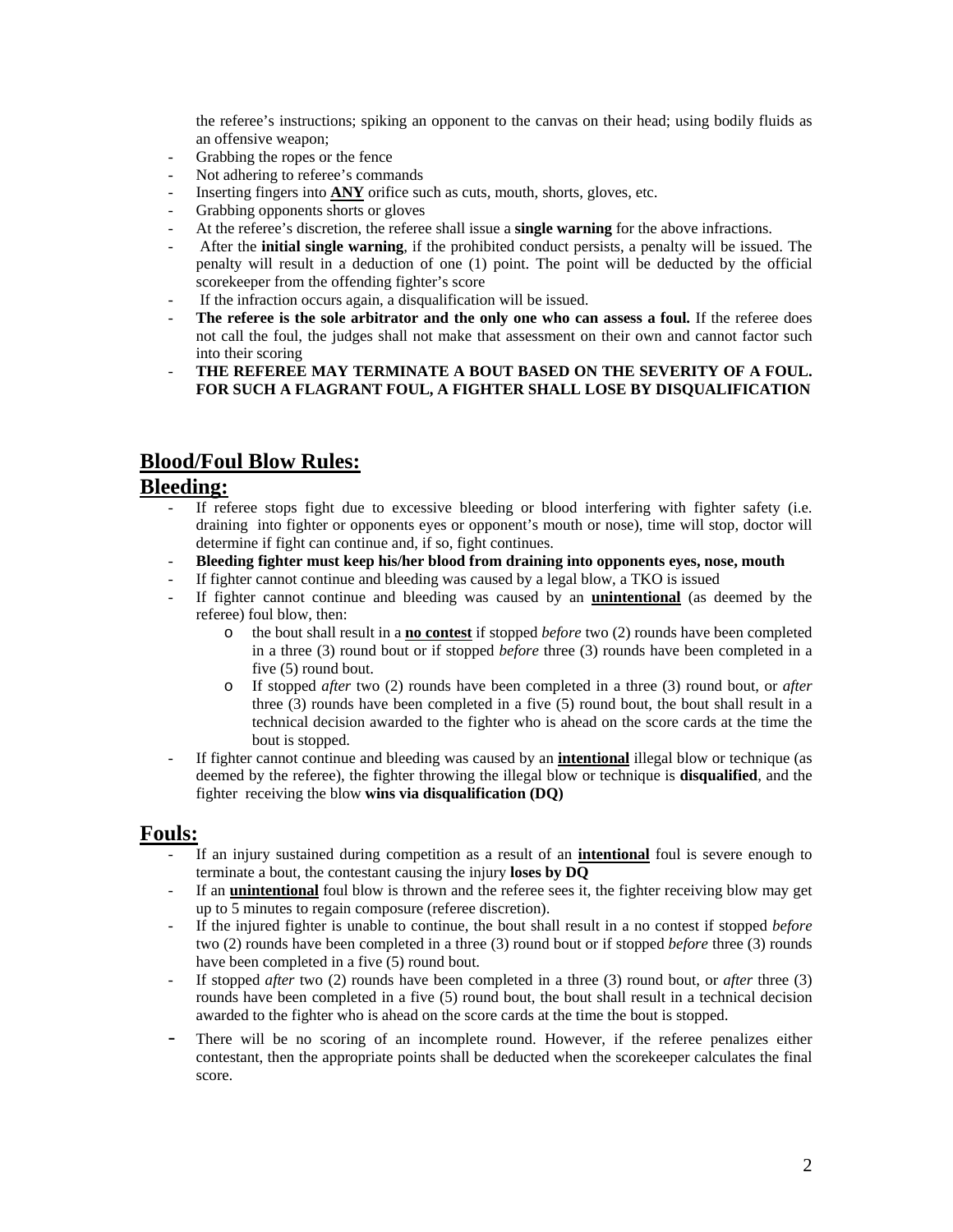### **General Regulations:**

- All fights are  $3 \times 5$  minute rounds unless title fight, then  $5 \times 5$  minute rounds with a one (1) minute rest period in between rounds
- All fights scored on 10 point must system with 1 fighter getting 10 points and other getting 9 or less.
- The following objective scoring criteria shall be used by the judges when scoring a round:
- 10-9 round when a contestant wins by a close margin, landing the greater number of effective legal strikes, grappling and other maneuvers
- 10-8 round when a contestant overwhelmingly dominates by striking or grappling in a round
- 10-7 round when a contestant totally dominates by striking or grappling in a round
- There will be no overtime rounds.
- Fighter is responsible for corner behavior and vice/versa (purse can be held and/or fighter disqualified for unsportsmanlike corner behavior)
- Taped hands must be signed by an official with **NO** tape covering the knuckles. The wrap on each contestants hand shall be restricted to soft gauze, not excessive (as deemed by the NH B&WC inspector) and not more than two inches in width. Either one strip of surgeon's tape or gauze (not both) is allowed between the fingers. UNDER NO CIRCUMSTANCES ARE THE GLOVES TO BE PLACED ON THE HANDS OF A CONTESTANT UNTIL THE APPROVAL OF THE NHB&WC'S INSPECTOR IS RECEIVED.
- **SAME GLOVES TO BE PROVIDED TO ALL FIGHTERS BY PROMOTER**
- Fighters must have 1 wrap of tape around glove closure, to be applied by NHB&WC's Inspector
- No shirts worn during fight unless female
- Each contestant shall wear MMA shorts, board shorts, or kick-boxing shorts (no pockets or zippers or exterior strings are allowed).
- Gi's (top and/or pants) are prohibited during competition
- Fingernails and toenails must be neatly trimmed
- Hair shall be trimmed or tied back in such a manner as not to interfere with the vision of either contestant or cover any part of the contestant's face
- All contestants shall adhere to proper hygiene practices
- Any knee or ankle supports must be soft and acceptable to opponent
- No shoes allowed during fight
- Jewelry or piercing accessories are prohibited during competition
- No greasing of body. No excessive greasing of face (light covering over and under the eyes acceptable)
- No taping of toes or fingers
- Groin and mouth protection is mandatory. The bout/round cannot begin without the mouthpiece or groin protector in place.
- Female fighters are *prohibited* from wearing groin protectors
- If the mouthpiece is involuntarily dislodged during competition, the referee shall call time and reinsert the mouthpiece at the first opportune moment, without interfering with the immediate action.
- If the referee decides there is a lack of action on the ground, fight will be stopped by referee and both fighters will be stood up to continue
- If fighters are in danger of sliding under the ropes, the referee will stop the action and decide whether to start the fighters in the same position in the center of the ring, or stand them back on their feet.